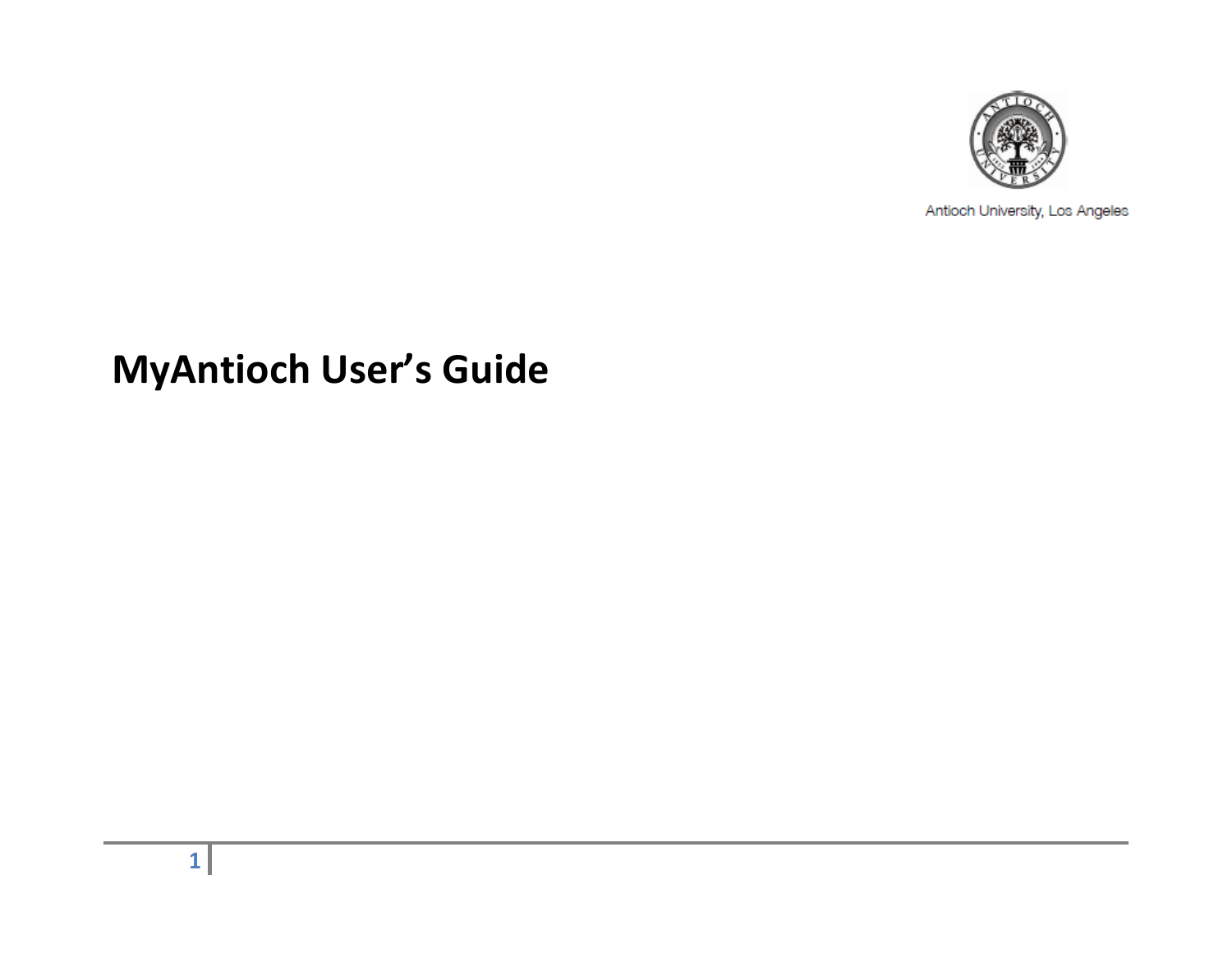#### **Logging into MyAntioch**

In order to access MyAntioch simply open up your favorite web browser and type the following in the address bar - [http://my.antioch.edu](http://my.antioch.edu/). You should be taken to the page shown in the picture below.



Click on "Log In" to sign into your account.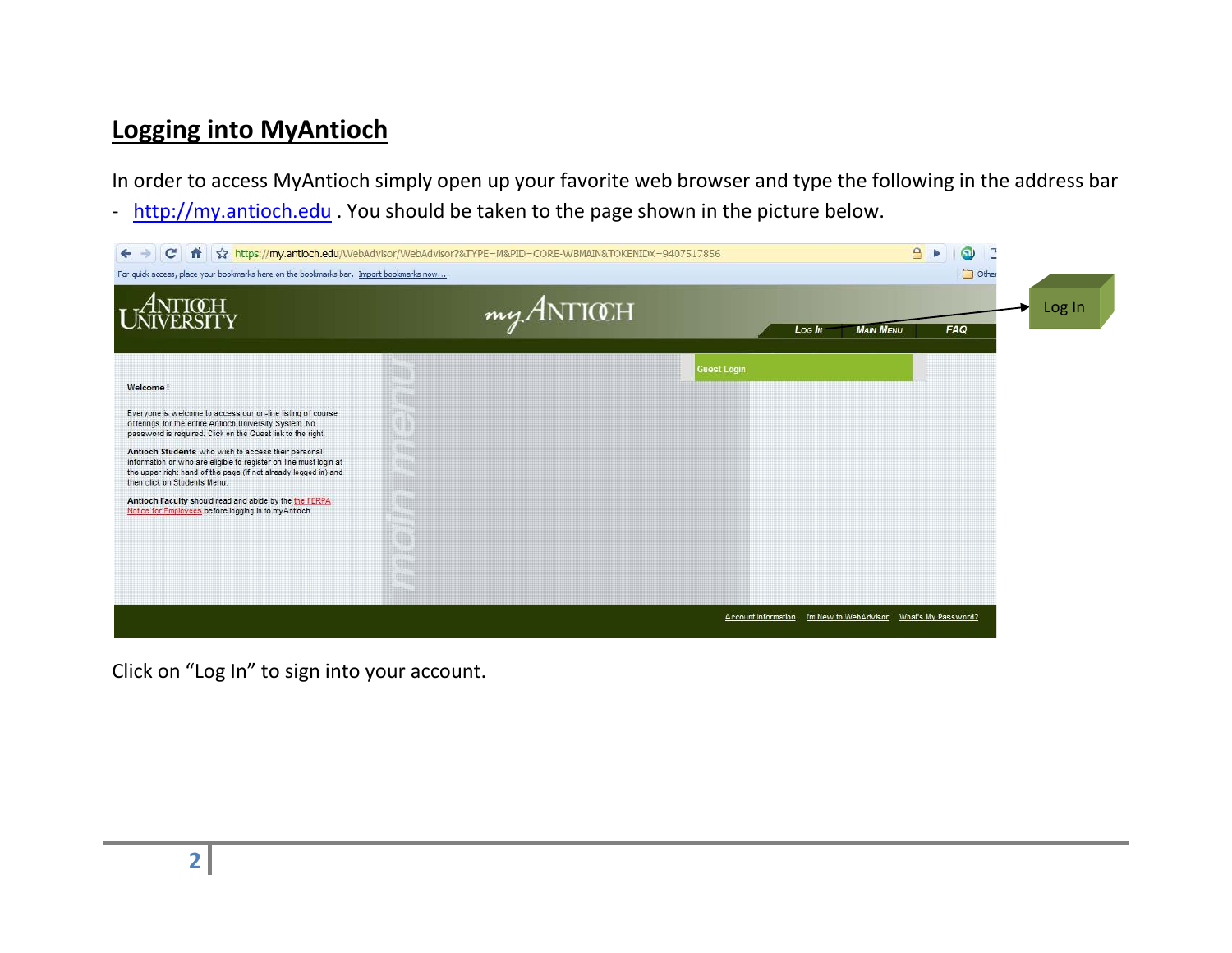

Fill in your User ID which is your Antioch ID number (6 digits) along with your password (4 digits) and click on Submit in order to access your account. You can obtain both your ID number and password from Steve Anderson, DaVinci ECP coordinator. If this is your first time logging into MyAntioch, you will be required to reset your Antioch password once you have logged in.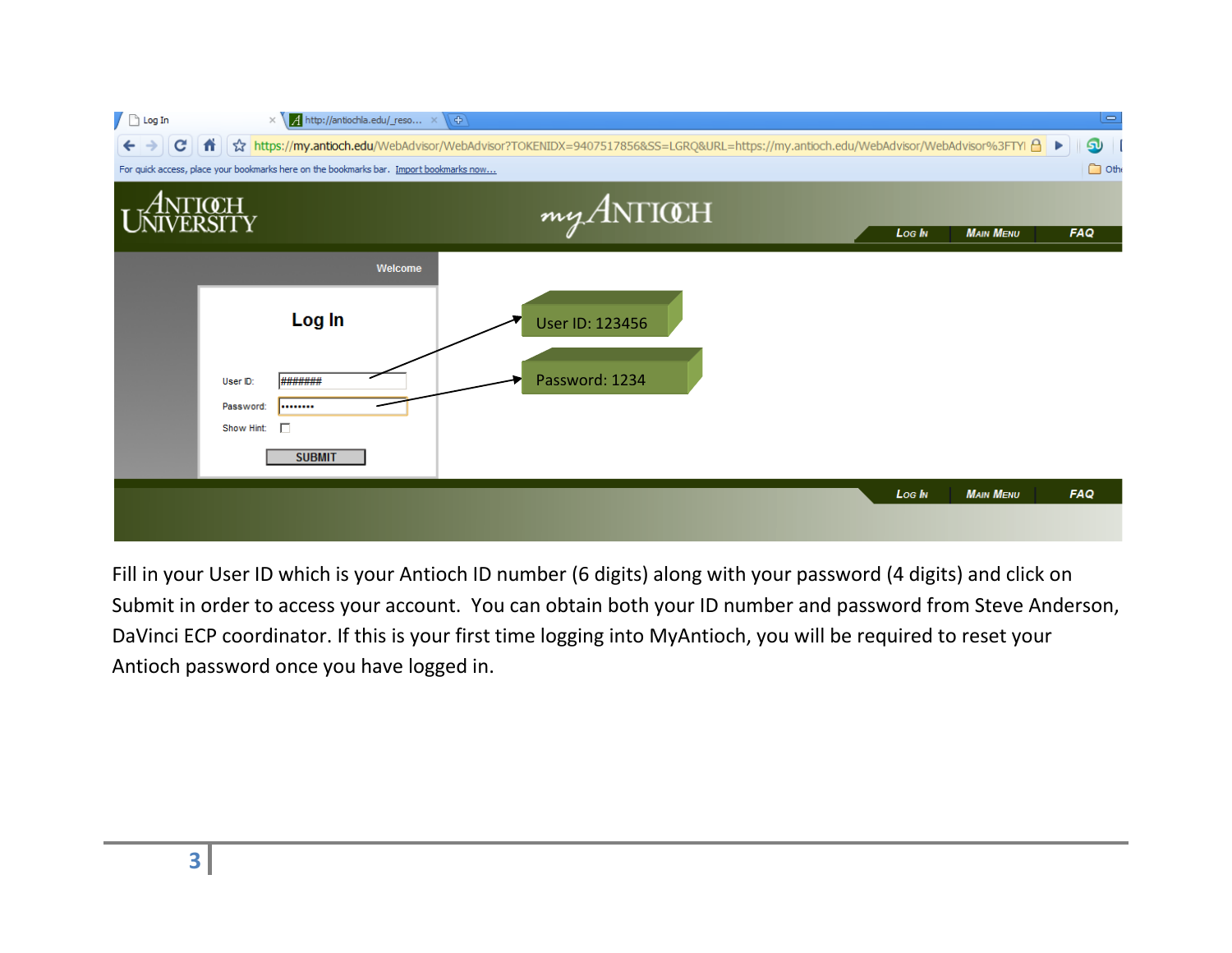After Logging in to myAntioch you will be taken to the Welcome Screen. Click on Students Menu in order to continue.

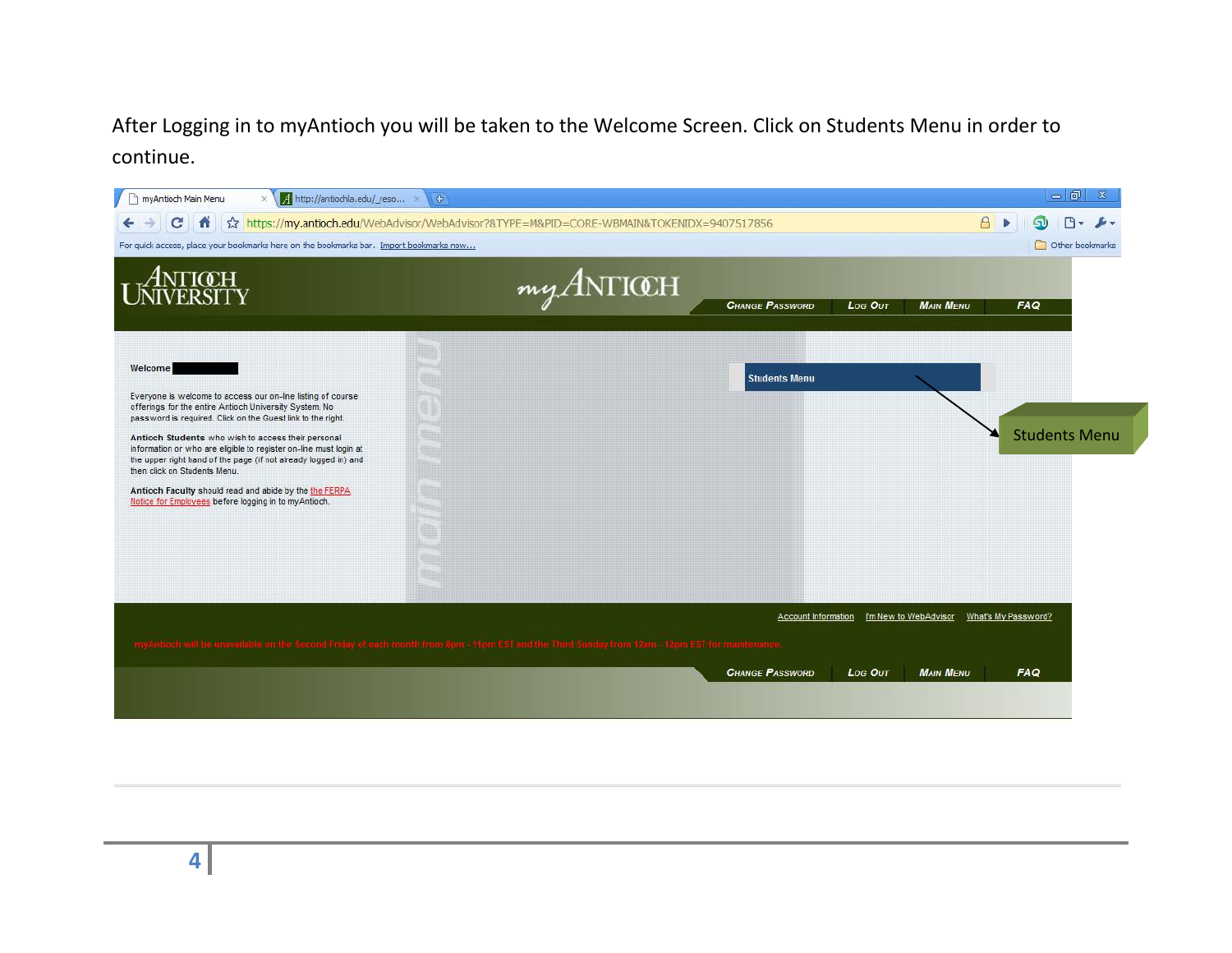## **Searching and Planning For Classes**

| <b>User Account</b>                                                                                                                                                                                                  | <b>Academic Profile</b>                                                                                                                                                                    |
|----------------------------------------------------------------------------------------------------------------------------------------------------------------------------------------------------------------------|--------------------------------------------------------------------------------------------------------------------------------------------------------------------------------------------|
| <b>Address Change</b><br>I'm New to WebAdvisor<br>What's my User ID?<br>What's my password<br>Change Password                                                                                                        | <b>Update Contact Information</b><br>Academic Credit by Term<br>Cumulative academic credit history<br>My class schedule<br>My Profile<br>Financial Aid Award Letter<br>FA Year Awards View |
| <b>Financial Profile</b>                                                                                                                                                                                             | <b>Financial Aid</b>                                                                                                                                                                       |
| <b>Student Account Summary</b><br>Pay on My Account<br>Non-Payroll Direct Deposit<br>1098 Additional Information<br>1098 Electronic Consent<br>View My 1098-T Forms                                                  | Financial Aid Award Letter<br>FA Year Awards View                                                                                                                                          |
| Registration                                                                                                                                                                                                         |                                                                                                                                                                                            |
| My Holds<br>Search for course sections offered by other Antioch campuses<br>Search for AULA Classes<br>TEST *** Search for AULA Classes *** TEST<br><b>Register and Drop Sections</b><br>Manage My Existing Waitlist | <b>Search for AULA Classes</b>                                                                                                                                                             |

Click on the "Search for AULA Classes" link to begin.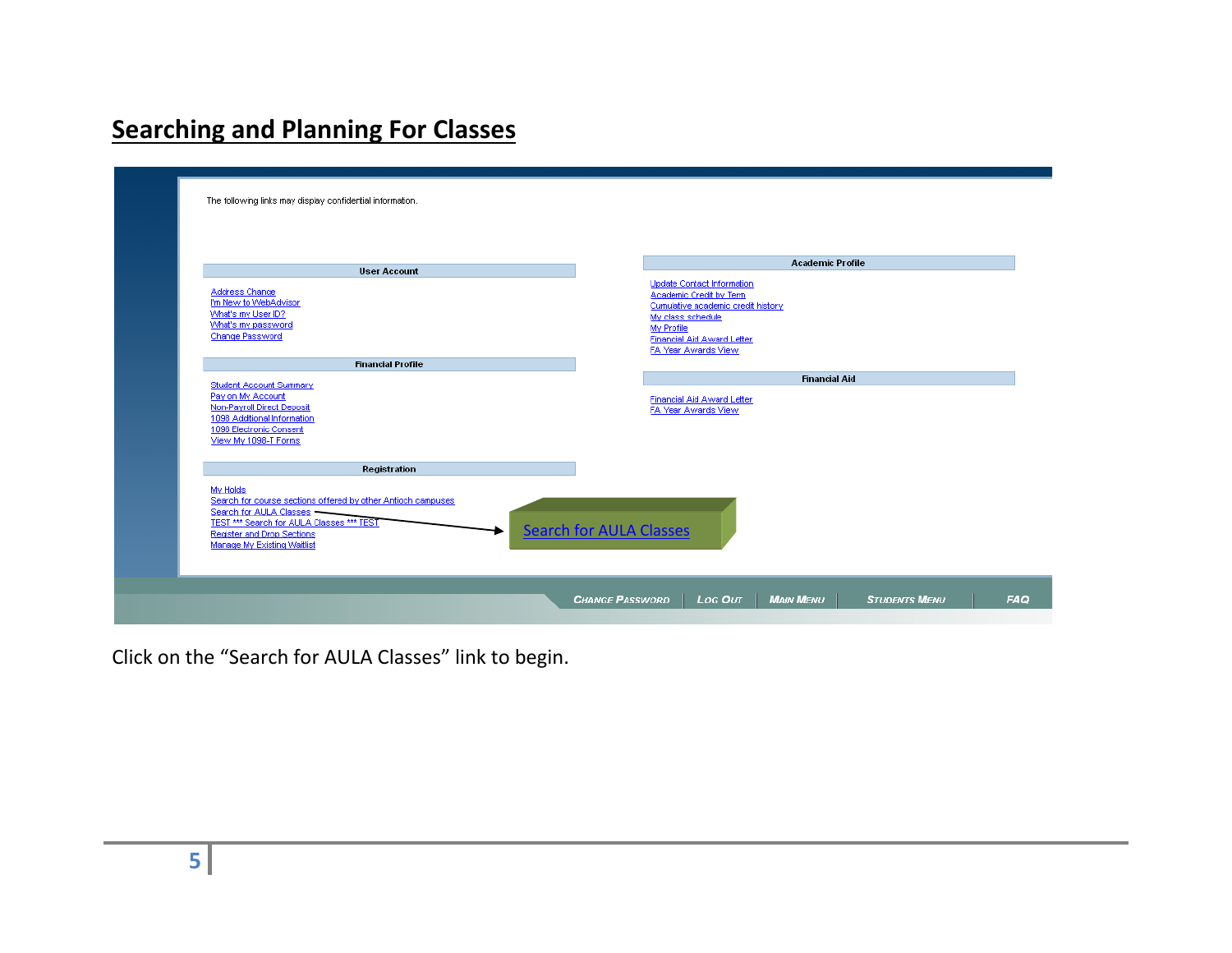|                                                   | <b>Search for sections</b>                                                                                                                                                      |                       |
|---------------------------------------------------|---------------------------------------------------------------------------------------------------------------------------------------------------------------------------------|-----------------------|
| Term                                              | PLEASE SELECT AT LEAST 2 SEARCH CRITERIA. Enter either a Term OR<br>Enter Starting AND Ending dates. Date range can't exceed 120 days.<br>13SUS61 - Early High School Davinci V |                       |
| Or Starting On/After Date e.g. 9/1/05             |                                                                                                                                                                                 |                       |
| and Ending By Date e.g. 12/15/05                  |                                                                                                                                                                                 |                       |
| Academic Level                                    | 61ECP - Early College Program<br>$\checkmark$                                                                                                                                   |                       |
| Subjects                                          | Course Levels                                                                                                                                                                   | Course Number Section |
|                                                   | ×<br>v                                                                                                                                                                          |                       |
|                                                   | ×<br>v                                                                                                                                                                          |                       |
|                                                   | ×<br>×                                                                                                                                                                          |                       |
|                                                   | $\checkmark$<br>$\checkmark$                                                                                                                                                    |                       |
|                                                   | v<br>$\checkmark$                                                                                                                                                               |                       |
| Sections Meeting After                            | $\overline{\mathbf{v}}$<br>Sections Ending Before                                                                                                                               | $\checkmark$          |
| П<br>Tue<br>$\Box$<br>Wed                         | Fri Sat Sun D<br>$\Box$ Thu                                                                                                                                                     |                       |
| Course Title Keyword(s)<br>Instructor's Last Name |                                                                                                                                                                                 |                       |
|                                                   | <b>SUBMIT</b>                                                                                                                                                                   |                       |

You only need to fill in the drop down boxes for the Term and Academic level. Filling in the other options incorrectly may cause a no search result. Click on Submit to continue to the search results.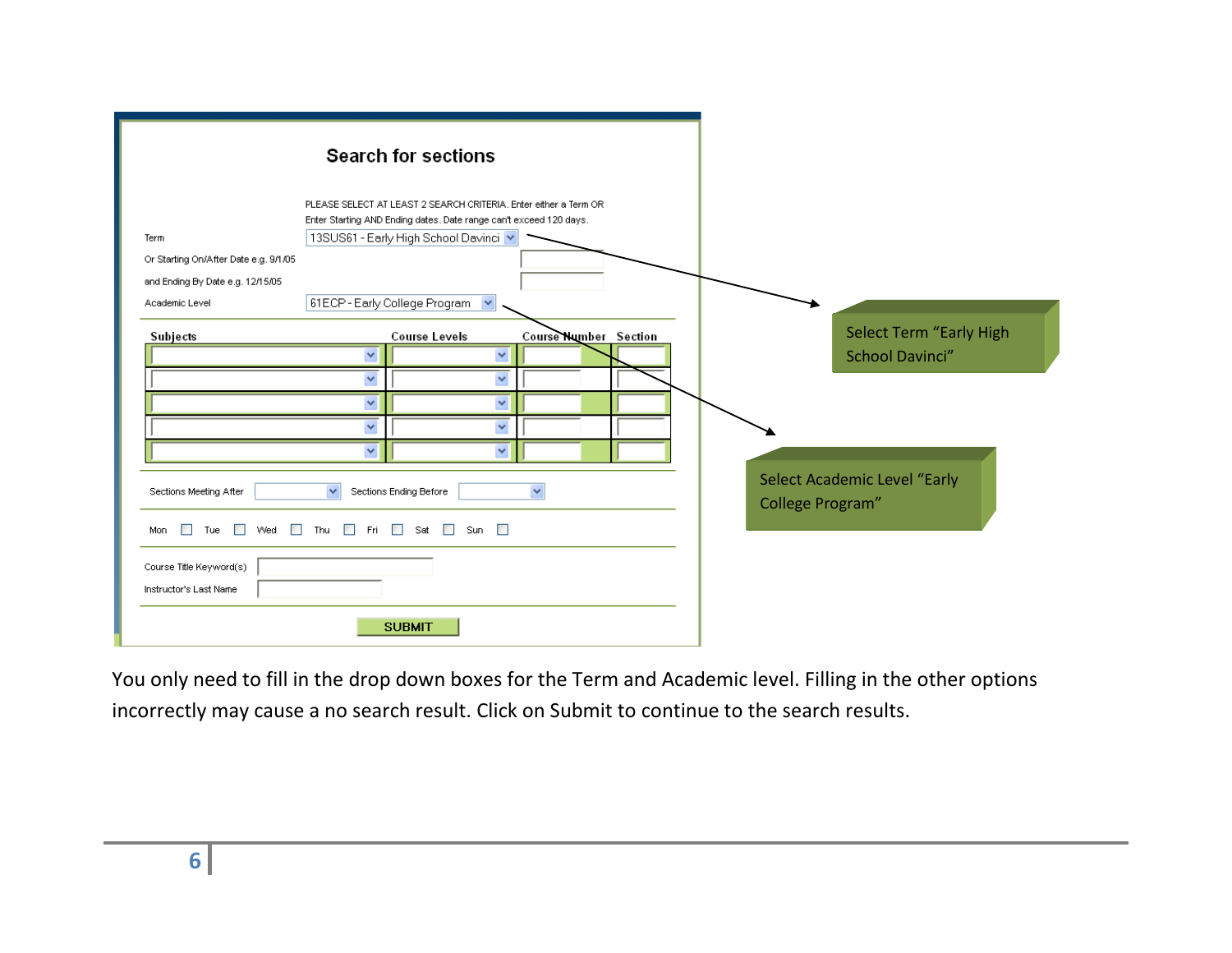|        | TERM Term, Section Name<br>$\checkmark$<br>Re-sort my results |      |                                                      |                                    |                        |                    |                                  |                   |  |  |
|--------|---------------------------------------------------------------|------|------------------------------------------------------|------------------------------------|------------------------|--------------------|----------------------------------|-------------------|--|--|
| Select | Term                                                          |      | <b>Status</b> Section Name and Title                 | Location                           | Meeting<br>Information | Faculty            | Available/ Capacity/<br>Waitlist | Credits           |  |  |
| ш      | Sem - AULA DAV<br>2013                                        | Open | 61HIS-101-1 (91647) United States History<br>to 1877 | Antioch Univ Los<br>Angeles        | 07/01/2013-12/01/2013  | To be<br>Announced |                                  | 2.00              |  |  |
| □      | Sem - AULA DAV<br>2013                                        | Open | 61HIS-101-2 (91652) United States History<br>to 1877 | Antioch Univ Los<br>Angeles        | 07/01/2013-12/01/2013  | To be<br>Announced |                                  | 0.00              |  |  |
| ш      | Sem - AULA DAV<br>2013                                        | Open | 61HIS-102-1 (91648) History                          | Antioch Univ Los<br>Angeles        | 07/15/2013-12/01/2013  | To be<br>Announced |                                  | 3.00 <sub>1</sub> |  |  |
| П      | Sem - AULA DAV<br>2013                                        | Open | 61HIS-102-3 (91657) History                          | Antioch Univ Los<br>Angeles        | 07/01/2013-12/01/2013  | To be<br>Announced |                                  | 6.00              |  |  |
| П      | Sem - AULA DAV<br>2013                                        | Open | 61HUM-112-1 (91649) Art History: Visual<br>Literacy  | Antioch Univ Los<br><b>Angeles</b> | 07/01/2013-12/01/2013  | To be<br>Announced | 39/40/0                          | 2.00              |  |  |

Check off the classes in which you would like to register for and click on Submit on the very bottom of the page.

An explanation of each column is on the next 2 pages.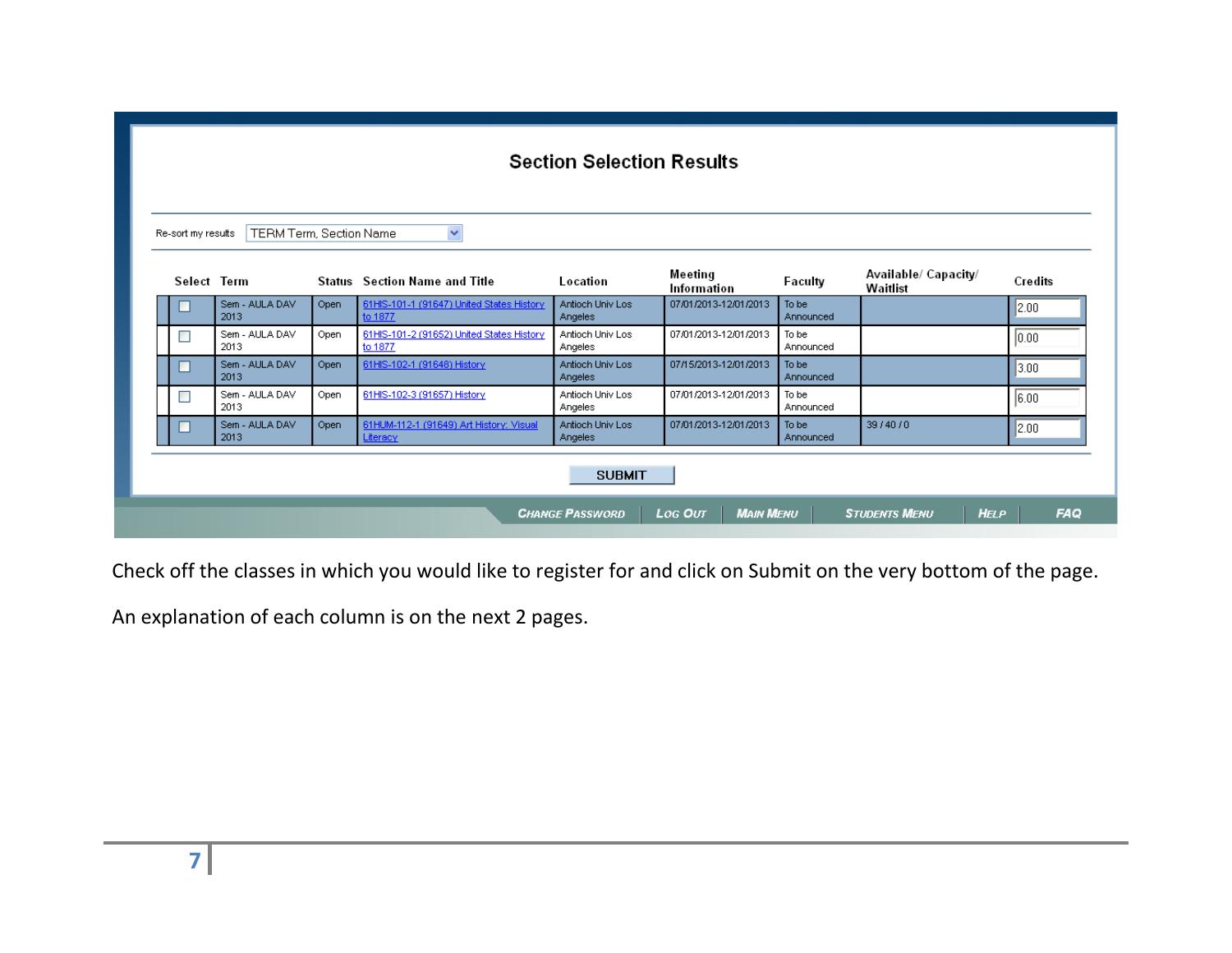#### **Explanation of Each Column**

| Select | lerm                          | Status | Section Name and<br>Title | ocation                            | Meeting Information                                                                                  | ⊩aculty       | Available/<br>Capacitv⁄ Waitlist | Credits |
|--------|-------------------------------|--------|---------------------------|------------------------------------|------------------------------------------------------------------------------------------------------|---------------|----------------------------------|---------|
|        | Sem - AULA DAV<br>SumFal 2013 | ∥ Open |                           | Antioch Univ Los<br><b>Angeles</b> | 08/13/2013-12/20/2013 Lecture Tuesday, Thursday<br>1 01:00PM - 02:40PM, Davinci, Room SCIENCE (more) | .<br>Anderson |                                  | 3.00    |

- **Select** Click on the checkboxes for all the classes you want to register or waitlist for.
- **Term** The semester the class is offered for.
- **Status** There are 3 possible settings for status
	- **Open** class still has available seats
- **Section Name and Title** The section code, number and name of class is listed here in alphabetical order by the subject heading. For example 61HIS-101-1 is broken down to the following:
	- **61** is the campus code (don't worry about this number)
	- **HIS** is the subject heading
	- **101** is the course number
	- **1** is the section number
- **Location** Don't worry about this column.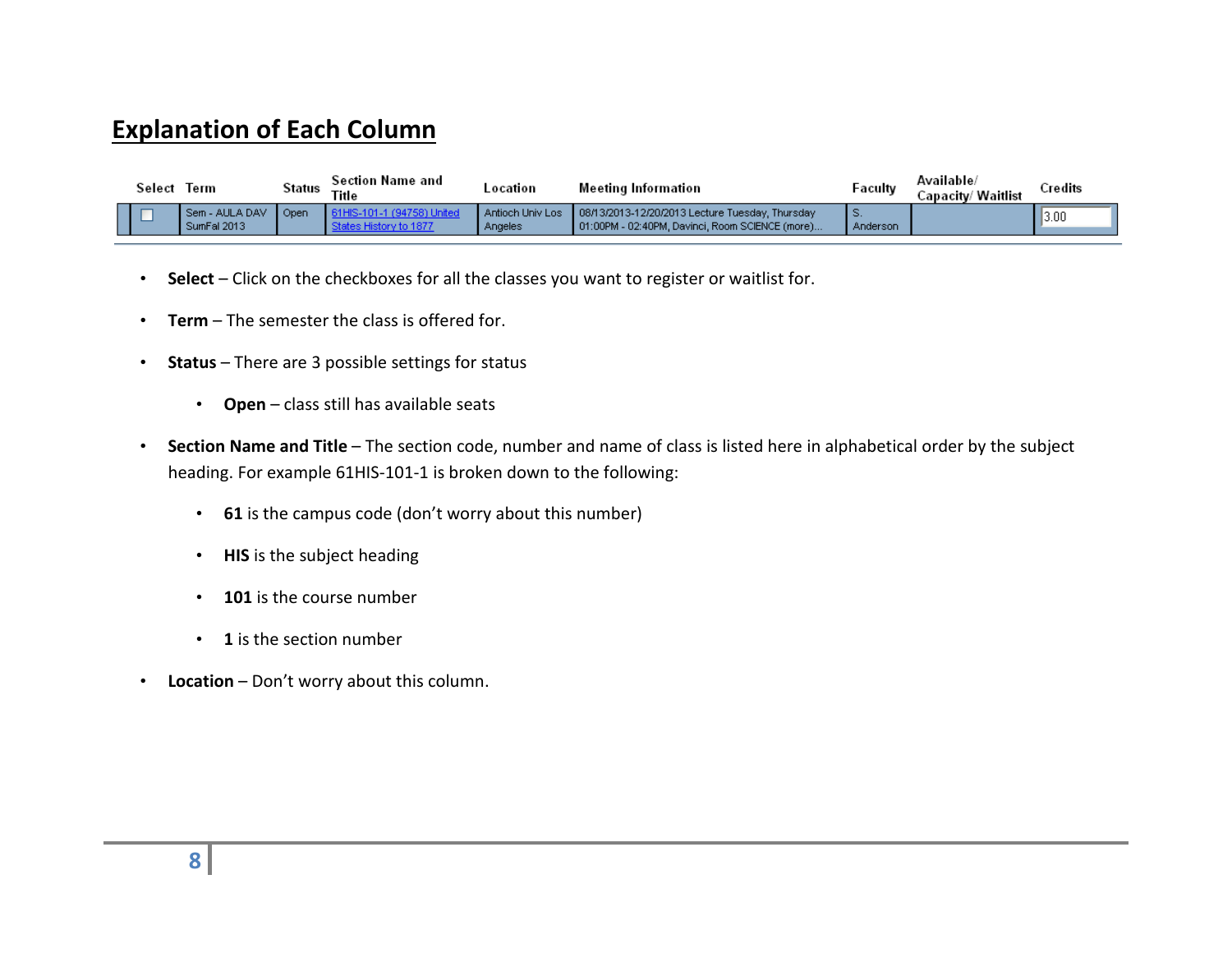| Select | lerm                          | Status | Section Name and<br>Title | _ocation                    | Meeting Information                                                                                    | ⊦acult∖  | .<br>Available/<br>/ Waitlist<br>apacity. | Credits |
|--------|-------------------------------|--------|---------------------------|-----------------------------|--------------------------------------------------------------------------------------------------------|----------|-------------------------------------------|---------|
|        | Sem - AULA DAV<br>SumFal 2013 | Open   |                           | Antioch Univ Los<br>Angeles | 1 08/13/2013-12/20/2013 Lecture Tuesday, Thursday<br>▌01:00PM - 02:40PM, Davinci, Room SCIENCE (more)_ | Anderson |                                           | 3.00    |

- **Meeting Information** The range date, day, and time is listed in this column. For example the above example meets on all of the Tuesdays & Thursdays from 08/13/2013 – 12/20/2013 at 1:00 – 2:40 pm.
	- The **Campus Location (e.g. SCIENCE vs DESIGN)** is announced next to "Room" under this column.
	- To view additional details about each course click on the blue highlighted area under "**Section Name and Title.**"
- **Faculty** The name of the instructor is listed here in the format of first name initial and last name.
- **Available / Capacity / Waitlist** Don't worry about this column.
- **Credits** The number of semester units the class is worth.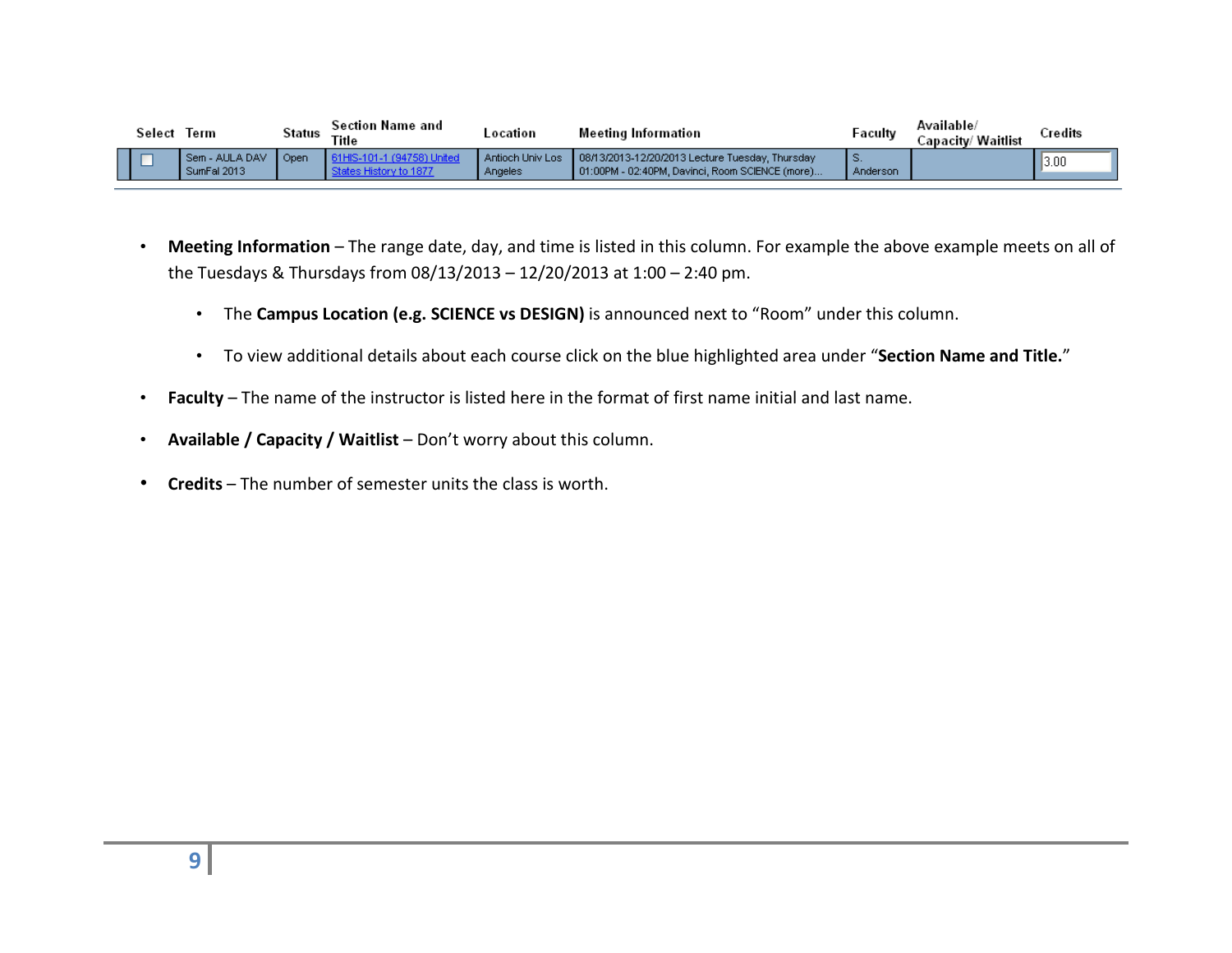| <b>Register and Drop Sections</b>                |                             |                                                       |                                    |                                                                                    |                |                                                   |                |             |
|--------------------------------------------------|-----------------------------|-------------------------------------------------------|------------------------------------|------------------------------------------------------------------------------------|----------------|---------------------------------------------------|----------------|-------------|
|                                                  |                             |                                                       |                                    |                                                                                    |                | Select "Register" or "Remove from List"           |                |             |
|                                                  |                             |                                                       |                                    |                                                                                    |                |                                                   |                |             |
| <b>Preferred Sections</b>                        |                             |                                                       |                                    |                                                                                    |                |                                                   |                |             |
| <b>Action</b>                                    | Term                        | ection Name and<br>Title                              | Location                           | <b>Meeting Information</b>                                                         | <b>Faculty</b> | Available/<br><b>Capacity/</b><br><b>Waitlist</b> | <b>Credits</b> | <b>CEUs</b> |
| RG - Register                                    | 2010 Fall<br>Quarter        | 61ANT-383-1 (71963) Myth<br>and the Psyche: Analysis  | Antioch Univ<br><b>Los Angeles</b> | 10/06/2010-12/08/2010 Lecture Wednesday<br>01:00PM - 03:50PM, Room to be Announced | L. Ragana      | 11/18/0                                           | 3.00           |             |
| RM - Remove from List                            | <b>2010 Fall</b><br>Quarter | 61BUS-332-1 (72289) Small<br><b>Group Process</b>     | <b>Antioch Univ</b><br>Los Angeles | 10/09/2010-12/11/2010 Lecture Saturday<br>09:00AM - 12:00PM, Room to be Announced  | J. Hartley     | 13/18/0                                           | 3.00           |             |
| $\overline{\phantom{a}}$<br><b>WL</b> - Waitlist | 2010 Fall<br>Quarter        | 61EDU-353-A (72468)<br><b>Brdge Prog Ped Fnd</b>      | Antioch Univ<br><b>Los Angeles</b> | 10/04/2010-12/11/2010                                                              | K. Pope        | 98/99/0                                           | 1.00           |             |
| $\overline{\phantom{a}}$<br>RG - Register        | Winter<br>2010<br>Quarter   | 61ANT-402-1 (67052)<br>Talking to the City: Oral Hist | <b>Antioch Univ</b><br>Los Angeles | 01/06/2010-03/10/2010 Lecture Wednesday<br>04:00PM - 06:50PM, Room to be Announced | J.<br>Gatewood | 5/18/0                                            | 3.00           |             |
| $\overline{\phantom{a}}$<br>RG - Register        | Winter<br>2010<br>Quarter   | 61ART-341A-1 (66685)<br>Portfolio Development II      | Antioch Univ<br><b>Los Angeles</b> | 01/06/2010-03/10/2010 Lecture Wednesday<br>01:00PM - 03:50PM, Room to be Announced | S. Kagan       | 19/25/0                                           | 3.00           |             |

Fill in the appropriate action (e.g. **Register** or **Remove from List**) for the dropdown box of each class and click on Submit. The next page will show the results.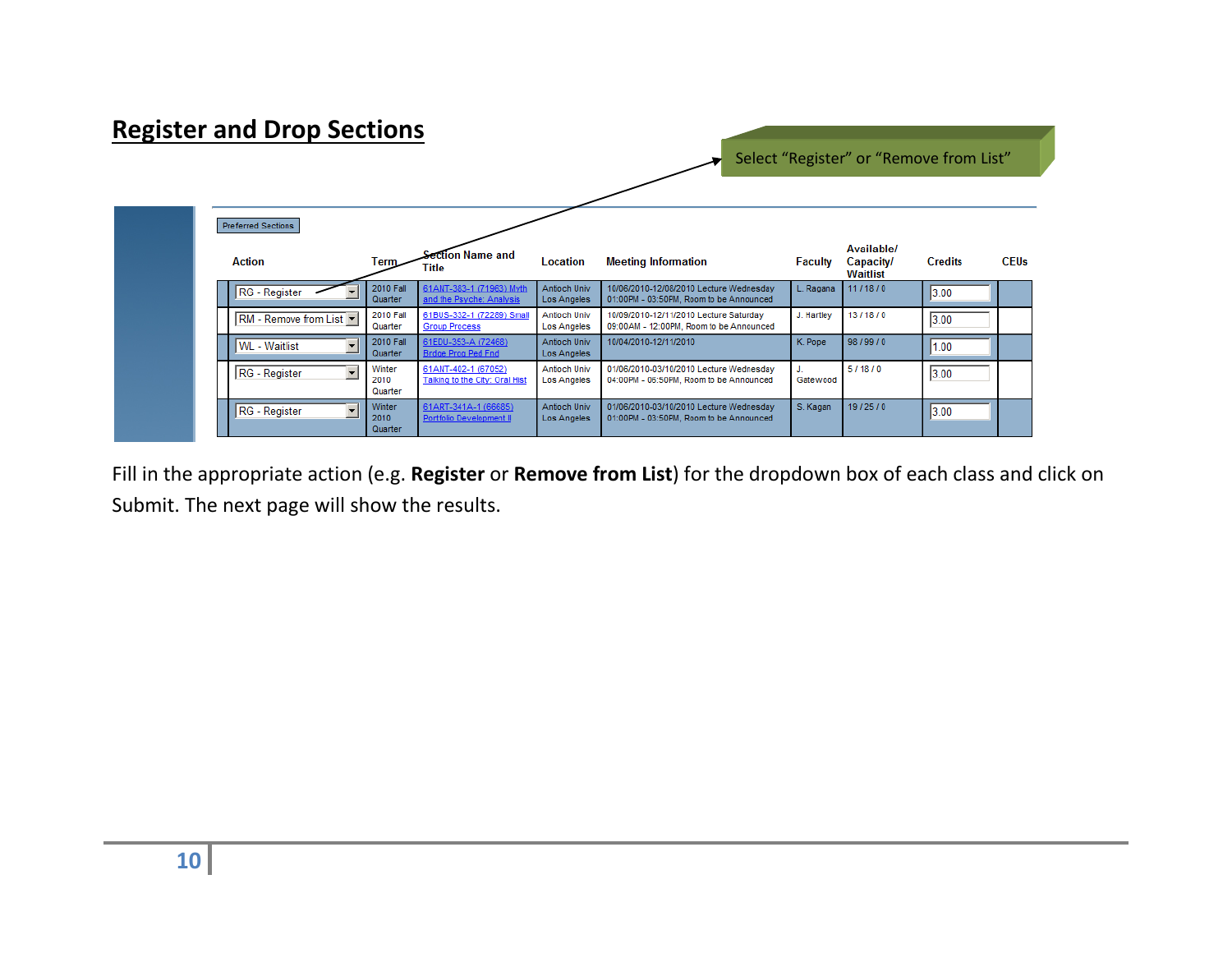### **Registration Results**

| <b>Registration Results</b>                                                            | $\times$                                                              | $A$ http://antiochla.edu/_reso $\times$       |                    | (中)                                                                                              |          |                                             |                            |                                                                                    |                                                                 |             |                             | $\equiv$   |
|----------------------------------------------------------------------------------------|-----------------------------------------------------------------------|-----------------------------------------------|--------------------|--------------------------------------------------------------------------------------------------|----------|---------------------------------------------|----------------------------|------------------------------------------------------------------------------------|-----------------------------------------------------------------|-------------|-----------------------------|------------|
| C<br>Æ                                                                                 |                                                                       |                                               |                    | thttps://my.antioch.edu/WebAdvisor/WebAdvisor?TOKENIDX=9407517856&SS=9&APP=ST&CONSTITUENCY=XWBST |          |                                             |                            |                                                                                    |                                                                 |             | $A \triangleright$          | வ          |
| For quick access, place your bookmarks here on the bookmarks bar. Import bookmarks now |                                                                       |                                               |                    |                                                                                                  |          |                                             |                            |                                                                                    |                                                                 |             |                             | ு ்        |
|                                                                                        |                                                                       |                                               |                    |                                                                                                  |          | $m_A A N T I C H$<br><b>CHANGE PASSWORD</b> | Log Out                    | <b>MAIN MENU</b>                                                                   | <b>STUDENTS MENU</b>                                            | <b>HELP</b> |                             | <b>FAQ</b> |
|                                                                                        | <b>CURRENT STUDENTS</b>                                               |                                               |                    |                                                                                                  |          |                                             |                            |                                                                                    |                                                                 |             | Welcome                     |            |
|                                                                                        | <b>Registration Results</b><br>Results: "Registered for this section" |                                               |                    |                                                                                                  |          |                                             |                            |                                                                                    |                                                                 |             |                             |            |
|                                                                                        |                                                                       | The following request(s) have been processed: |                    |                                                                                                  |          |                                             |                            |                                                                                    |                                                                 |             |                             |            |
|                                                                                        | <b>Term</b>                                                           | <b>Status</b>                                 | Pass/Fail<br>Audit | <b>Section Name and Title</b>                                                                    |          | Location                                    |                            | <b>Meeting Information</b>                                                         |                                                                 |             | <b>Faculty Credits CEUs</b> |            |
|                                                                                        | 2010 Fall<br>Quarter                                                  | Registered for this<br>section                |                    | 61ANT-383-1 (71963) Myth and the<br>Psyche: Analysis                                             |          | Antioch Univ Los<br>Angeles                 |                            | 10/06/2010-12/08/2010 Lecture Wednesday 01:00PM -<br>03:50PM, Room to be Announced |                                                                 | Ragana      | 3.00                        |            |
|                                                                                        | Here are all of the sections for which you are currently registered:  |                                               |                    |                                                                                                  |          |                                             |                            |                                                                                    |                                                                 |             |                             |            |
|                                                                                        | <b>Term</b>                                                           | Pass/Fail/<br>Audit                           |                    | <b>Section Name and Title</b>                                                                    | Location |                                             | <b>Meeting Information</b> |                                                                                    |                                                                 |             | <b>Faculty Credits CEUs</b> |            |
|                                                                                        | 2010 Fall<br>Quarter                                                  |                                               | Psyche: Analysis   | 61ANT-383-1 (71963) Myth and the                                                                 | Angeles  | Antioch Univ Los                            | to be Announced            |                                                                                    | 10/06/2010-12/08/2010 Lecture Wednesday 01:00PM - 03:50PM, Room | Ragana      | 3.00                        |            |

This page will show the results of the previous page. There will be red text on top stating the reason why any results were unsuccessful. You should see the courses you are currently registered for on the bottom of the screen.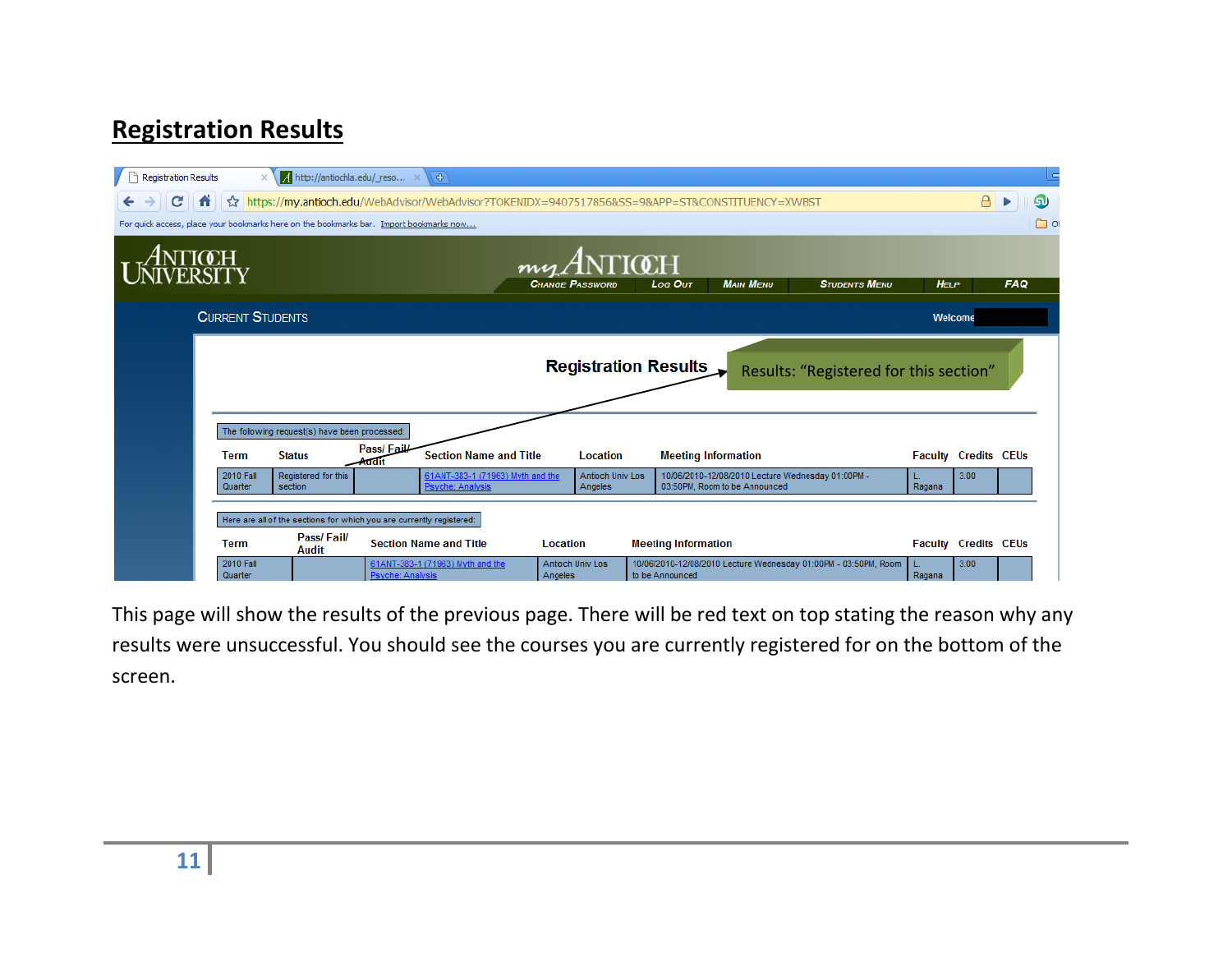## **Checking Your Class Schedule**

| The following links may display confidential information.                                                                       |                                                                                                                                                                              |  |
|---------------------------------------------------------------------------------------------------------------------------------|------------------------------------------------------------------------------------------------------------------------------------------------------------------------------|--|
| <b>User Account</b><br>I'm New to WebAdvisor<br>What's my User ID?<br>What's my password<br><b>Change Password</b>              | <b>Academic Profile</b><br>Academic credit by term<br>Cumulative academic credit history<br><b>Test Summary</b><br>My Class Schedule<br>ы<br>My class schedule<br>My Profile |  |
| <b>Financial Profile</b><br><b>Student Account Summary</b><br>Pay on My Account                                                 | <b>Financial Aid</b><br>Financial aid award letter                                                                                                                           |  |
| Registration<br>My Holds<br>Search & Plan My Classes<br><b>Register and Drop Sections</b><br><b>Manage My Existing Waitlist</b> |                                                                                                                                                                              |  |
|                                                                                                                                 | <b>MAIN MENU</b><br><b>FAQ</b><br><b>CHANGE PASSWORD</b><br>Log Out<br><b>STUDENTS MENU</b>                                                                                  |  |

It is very important to check the classes you are currently registered for especially right after the registering. Click on the "My Class Schedule" link to view the classes you are enrolled in.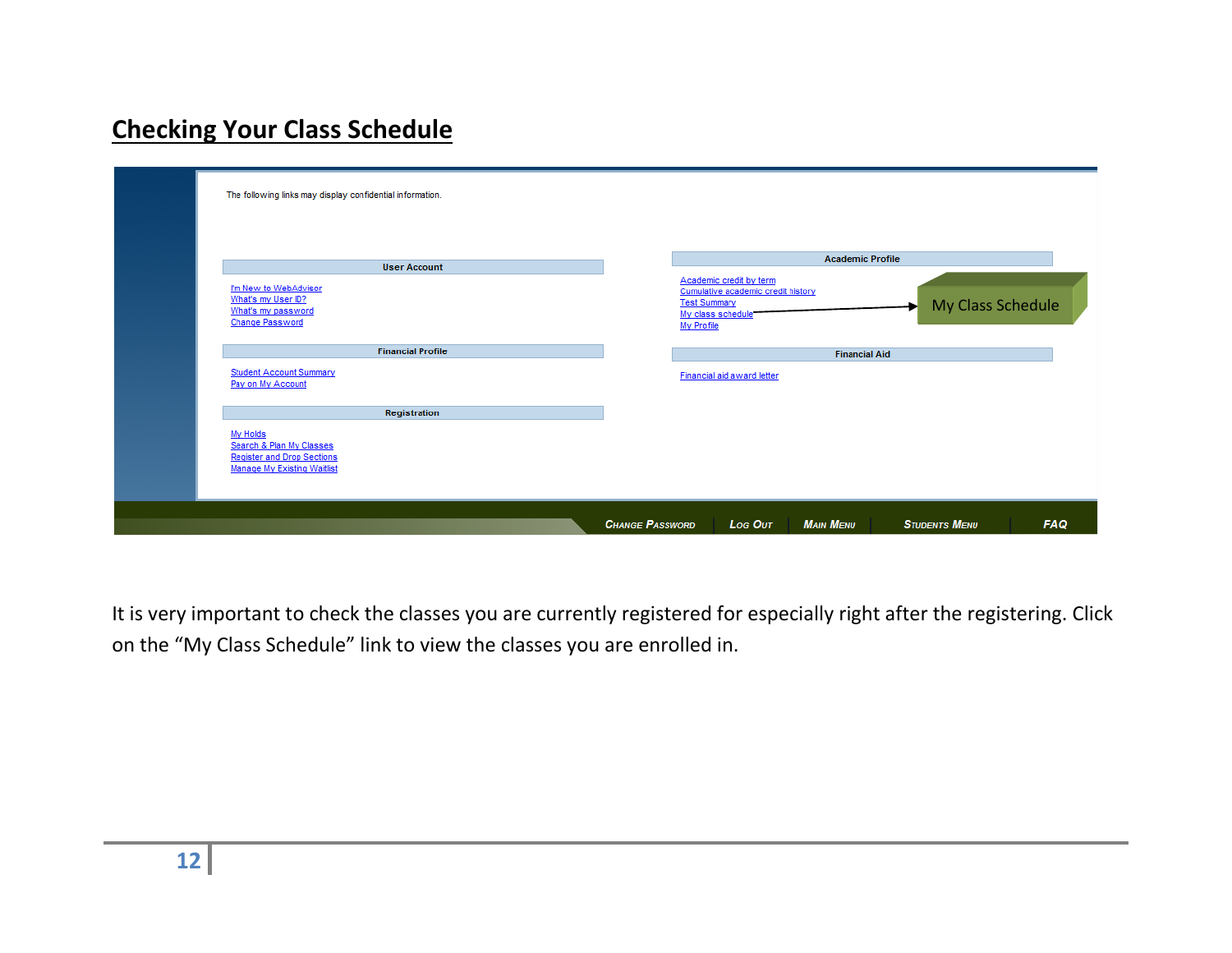

|                                                                                  | $m_A ANTICCH$                                                                                                                                                      | The follo       |
|----------------------------------------------------------------------------------|--------------------------------------------------------------------------------------------------------------------------------------------------------------------|-----------------|
|                                                                                  | <b>CHANGE PASSWORD</b><br><b>MAIN MENU</b><br><b>STUDENTS MENU</b><br>Log Out                                                                                      | page will       |
| <b>CURRENT STUDENTS</b>                                                          | Welcome                                                                                                                                                            | the class       |
|                                                                                  |                                                                                                                                                                    | are enrol       |
|                                                                                  | <b>Schedule</b>                                                                                                                                                    | that part       |
|                                                                                  |                                                                                                                                                                    | term. Clio      |
| Term<br>2010 Fall Quarter                                                        |                                                                                                                                                                    | OK will b       |
| Total Registered Credits 7.00                                                    |                                                                                                                                                                    | back to t       |
| <b>Course Name and Title</b><br>61HUM-392-1 (71940) Moral Psych in Dramatic Film | <b>Meeting Information</b><br><b>Creds</b> Pass Aud Start Date<br>10/04/2010-12/06/2010 Lecture Monday 01:00PM - 03:50PM, Room to be Announced<br>3.00<br>10/04/10 | <b>Students</b> |
| 61BUS-431-1 (71977) Social and Ethical Issues in M                               | 10/07/2010-12/09/2010 Lecture Thursday 01:00PM - 03:50PM, Room to be Announced<br>4.00<br>10/04/10                                                                 |                 |
|                                                                                  | <b>OK</b>                                                                                                                                                          |                 |
|                                                                                  | <b>CHANGE PASSWORD</b><br><b>MAIN MENU</b><br><b>STUDENTS MENU</b><br>Log Out                                                                                      |                 |
|                                                                                  |                                                                                                                                                                    |                 |

wing show es you lled for ticular cking on ring you  $the$ Menu.